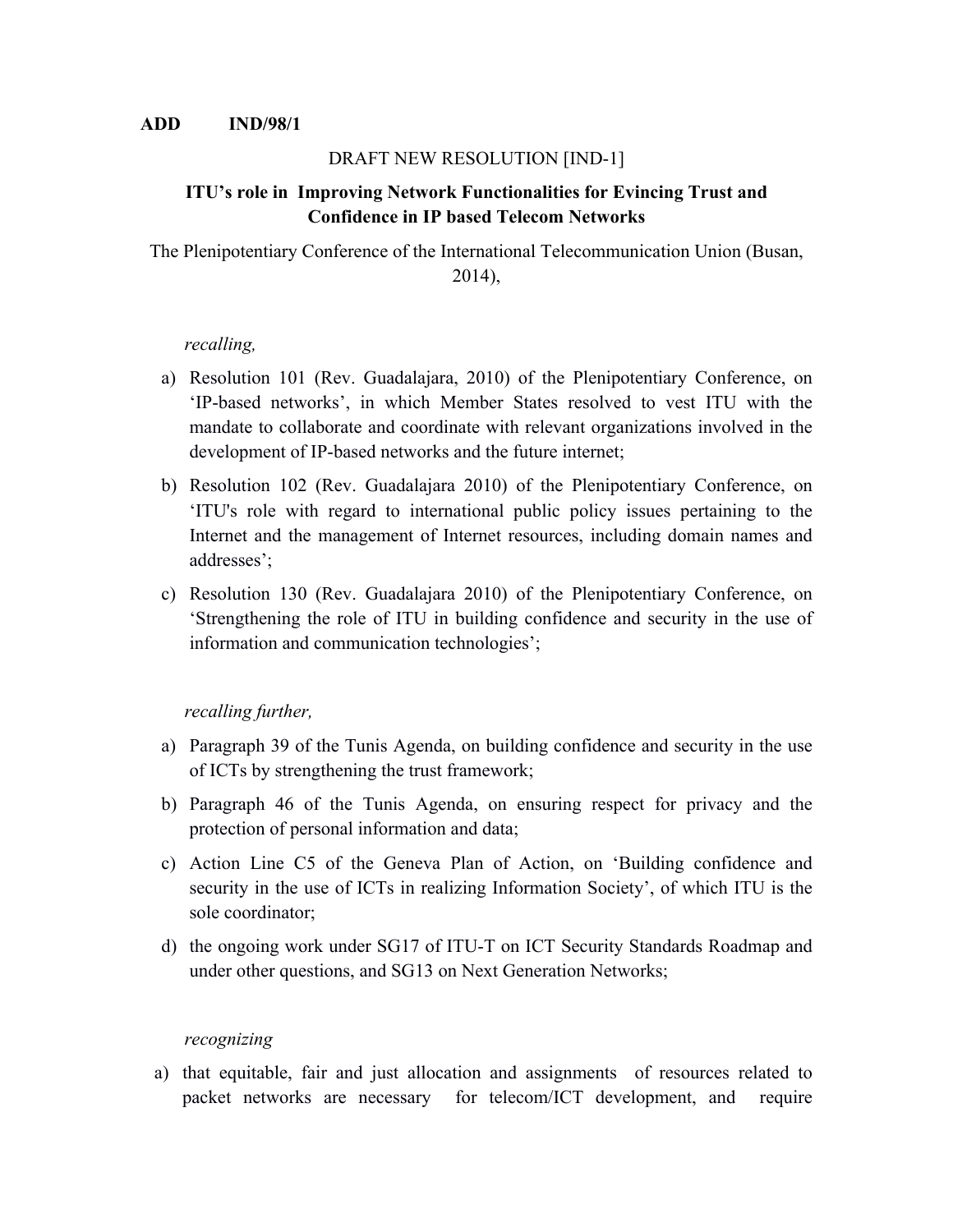facilitation and collaboration among relevant organizations and member states for planning, implementation, monitoring and cooperation in its policies;

- b) that for proper functioning of a telecom network, resources namely, among others, naming, numbering and addressing are necessary;
- c) that, Council Resolution 1305, identified public policy issues related to International Internet (telecom/ICT management), such as security, safety, continuity, sustainability, and robustness of the Internet (telecom/ICTs), and Council Resolution 1336 adopted at its 2011 session established a working group of the council on Internet Public Policy (CWG- Internet) whose terms of reference are to identify, study and develop matters related to International Internet Public related issues including in resolution in 1305.
- d) that for security and safety of telecom/ICT services, member states need to develop appropriate legal, policy and regulatory measures, which need to be supported by technical capabilities of networks;
- e) that the private sector should play an active role in day-to-day operations, innovation and value creation;
- f) that a multi-stakeholder approach should be adopted, to the extent possible, at all levels to improve the coordination of activities of international and intergovernmental organizations and other institutions concerned with telecom networks based on IP technology;

#### *considering*

- a) that all future networks are likely to be packet-based, delivering several telecom services presently based on IP technology;
- b) that modern day packet networksat present have many security weaknesses, including those relatng to records of network transactions inter alia, camouflaging the identity of originator of the communication;
- c) that at times, even for local address resolution , the system has to use resources outside the country, which makes such address resolution costly and to some extent insecure, and may result in violatoin of privacy by other State, even without any recourse to address the privacy violation issue citing non-applicability of privacy protection laws to non-citizens or by having different laws for citizens and noncitizens;
- d) that at times, communication traffic originating and terminating in a country also flows outside the boundary of a country making such communication costly and to some extent insecure, and may results in violation of privacy even without any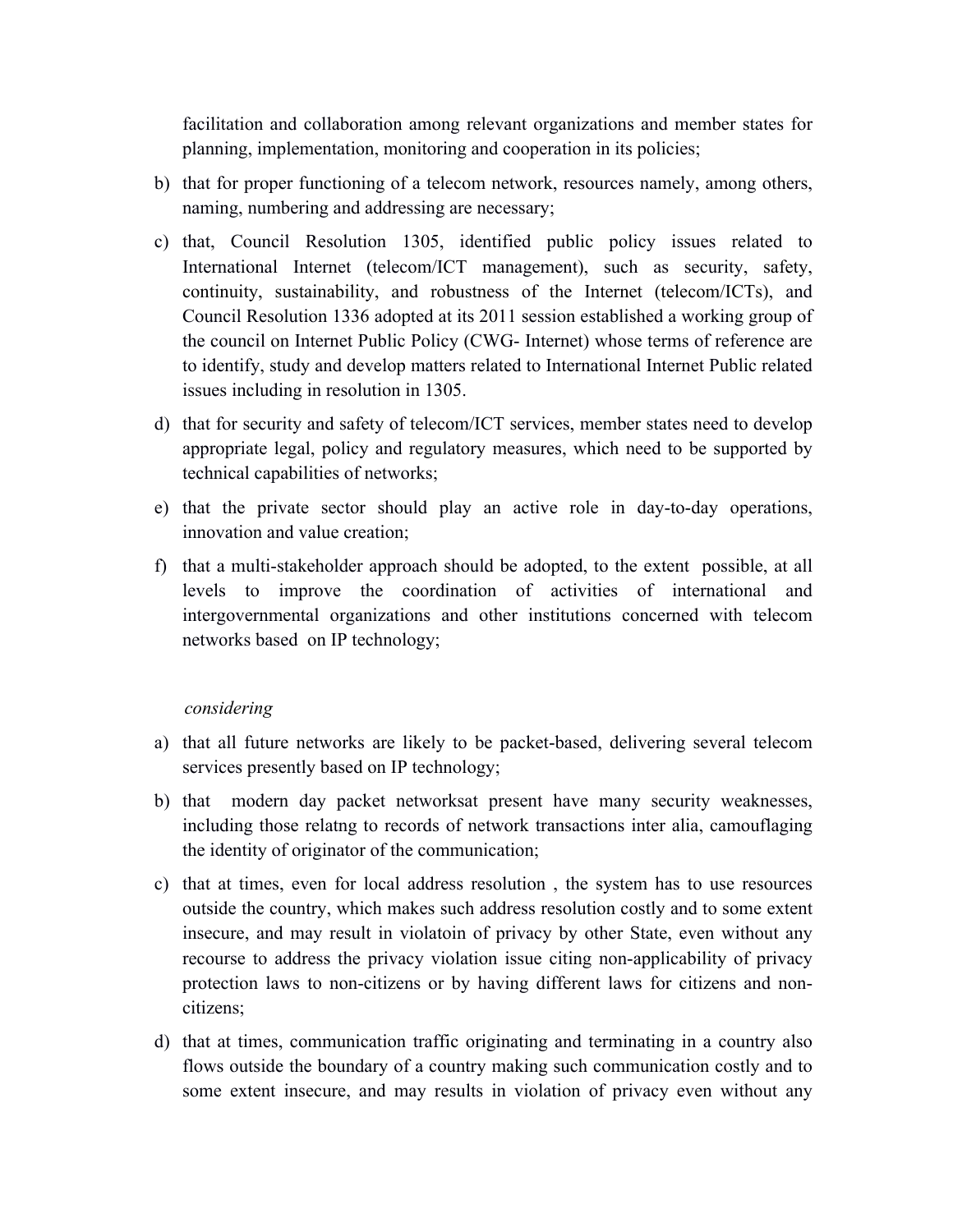recourse to address the privacy violation issue citing non applicability of privacy protection laws to non-citizens or by having different laws for citizens and noncitizens;

e) that IP addresses are not contiguously distributed , which makes the tracing of communication difficult in case of need as per national laws;

#### *resolves*

 $\overline{a}$ 

to address systematically the issues in the considering part of this resolution, seeing their criticality to deliver ICT-based services through public telecom networks,in view of ITU's role in "Building confidence and security in the use of ICTs", fulfilling of which is a fundamental need in realizing Information Society,

#### *instructs the Director of the Telecommunications Standardization Bureau*,

- 1. to undertake study in collaboration with relevant organisations<sup>1</sup> involved in the development of IP-based networks and future networks:
	- a. to explore the development of naming and numbering system from which the naming and numbering of different countries are easily discernible;
	- b. to develop principles for allocation, assignment and management of IP resources including naming, numbering and addressing which is systematic, equitable, fair, just, democratic and transparent;
	- c. to make recommendations on network capability which ensure effectively that address resolution for the traffic originating and intended to be terminated by the user in the same country/region takes place within the country/region;
- 2. to undertake study in collaboration with relevant organisations<sup>1</sup> involved in the development of IP-based networks to recommend a system that ensures effectively that traffic originating and intended to be terminating in the same country remains within the country;
- 3. to undertake study in collaboration with relevant organisations<sup>1</sup> involved in the development of IP-based to recommend effective ways for maintaining faithful records of transactions through the network;
- 4. to undertake study in collaboration with all stakeholders involved to study the weaknesses of present protocols used in telecom networks, and develop and

<sup>&</sup>lt;sup>1</sup> Including, but not limited to, the Internet Corporation for Assigned Names and Numbers (ICANN), the regional Internet registries (RIRs), the Internet Engineering Task Force (IETF), the Internet Society (ISOC) and the World Wide Web Consortium (W3C), on the basis of reciprocity.